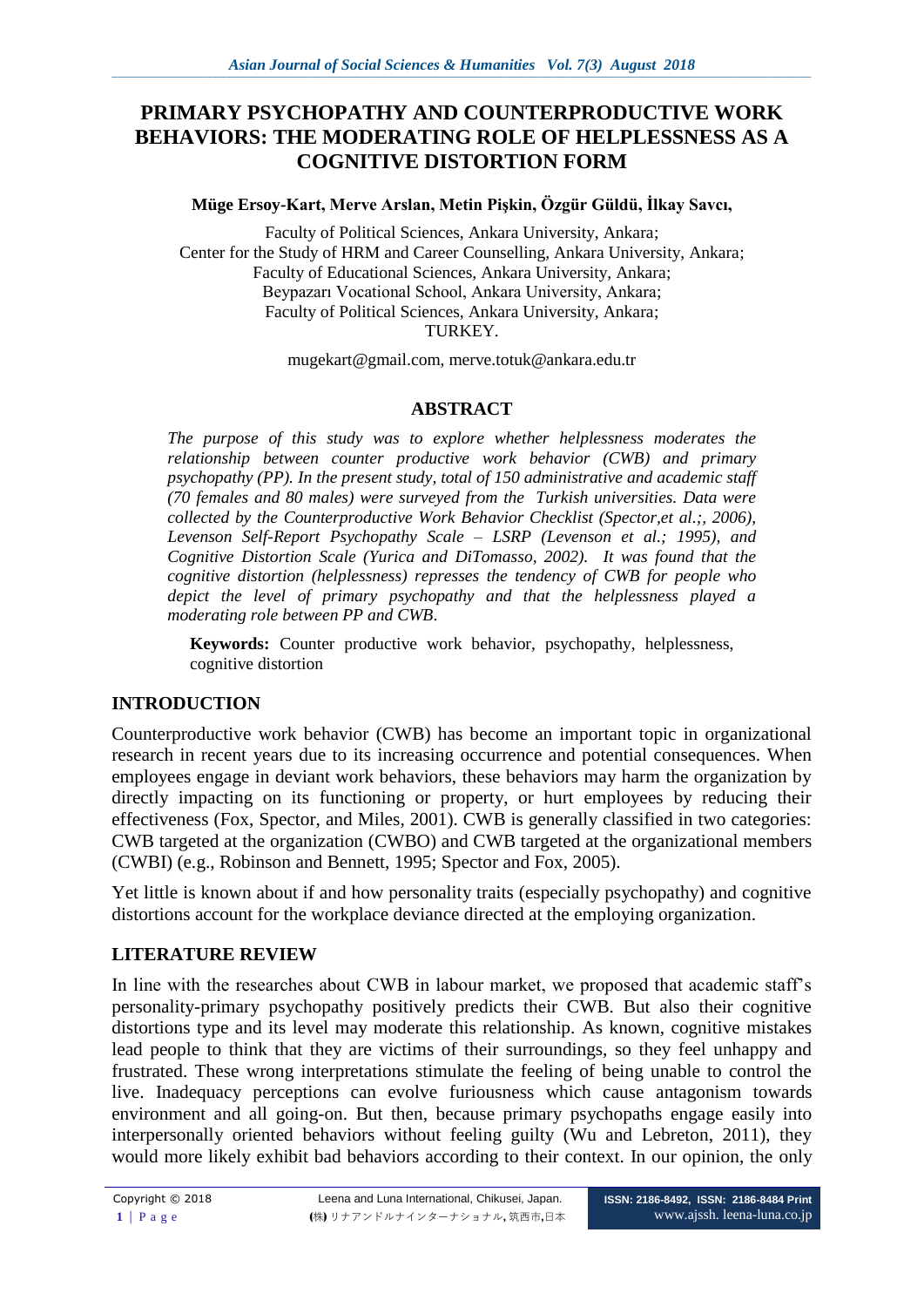buffer for these harmful actions can be their cognitive distortions, especially their helplessness levels.

Here below, we argue our main variables in the context of proposed model.

#### **CWB**

CWB is defined as any intentional behavior on the part of an organizational member viewed by the organization as contrary to its legitimate interests (Gruys and Sackett, 2003). Bennett and Robinson (2000) have referred to CWB's as a "pervasive and expensive" problem. Indeed, beside the economic and social costs of these abusive behaviors, they have notably negative effects (physical aggression and violence against other people in the work environment etc.) in the workplace (Bennett and Robinson, 2000; Klotz and Buckley 2013; Whelpley and McDaniel, 2016). According to Spector et. al (2006), CWB can be intentional or unintentional. These behaviors harm or intend to harm organizations and/or organization stakeholders. All acts of CWB violate the legitimate interests of an organization by harming the members of the organization and/or organization as a whole (Marcus and Schuler, 2004).

CWB's can be the result of a complex interaction between the person and the environment (Martinko et al.; 2002). In a similar vein Bushman et al. (2001) suggested that the reason of engaging CWB may be giving a response to provocations at work. So, it can be said that CWB can be accepted as a tool of individualistic struggle against the demands of new management models (HRM,TQM) which create high stress over the workforce (Ersoy-Kart et al.; 2013). But as O'Boyle et al. (2011) pointed out, these inappropriate work behaviors could be attributed to traits in characters, moral maturity, personality, perceptions, motivations and the interactions among these person-centered variables. Salgado (2002) asserts that CWB's can be defined as toxic actions oriented to the organization as well as its members.

According to Robinson and Bennett (1995) CWB's can be classified into four categories differing in terms of severity, and the target of behaviors. These behaviors include wasting time and effort, stealing from the organization, disclosing confidential company information, sabotaging organizational efforts, being rude to others, and making threats (Shoss et al.; 2016). This framework is shown in Table 1.

|               | Organizational                                                                   | Interpersonal                                                                   |
|---------------|----------------------------------------------------------------------------------|---------------------------------------------------------------------------------|
| <b>Severe</b> | <b>Property deviance (A)</b><br>serious organization directed<br><i>offences</i> | <b>Personal aggression (B)</b><br>serious interpersonally directed offences     |
| Minor         | <b>Production deviance (C)</b><br>minor organizationally directed<br>offences    | <b>Political deviance (D)</b><br>interpersonally directed but minor<br>offences |

Table 1. The Model of Counterproductive Work Behaviors (Robinson and Bennett, 1995)

Recently numerous studies paid attention to identify the potential causes of CWB's. According to Bowling et al (2010), personality traits are one of the main variables which predict these behaviors. Hafidz et al. (2012) asserted that CWB is an act based on individual choice, so it is likely to be influenced by personality traits. A wide range of researches focused to identify these personal trait antecedents of CWB. Cullen and Sackett (2003) suggested that most of the consistent predictors of CWB's are the Big Five Traits. Paulhus and Williams (2002) suggested that the Dark Triad of three personality traits – Machiavellianism, narcissism and psychopathy- are much more important during the prediction of CWB's. These three traits are known as "aberrant personality" at work. Ersoy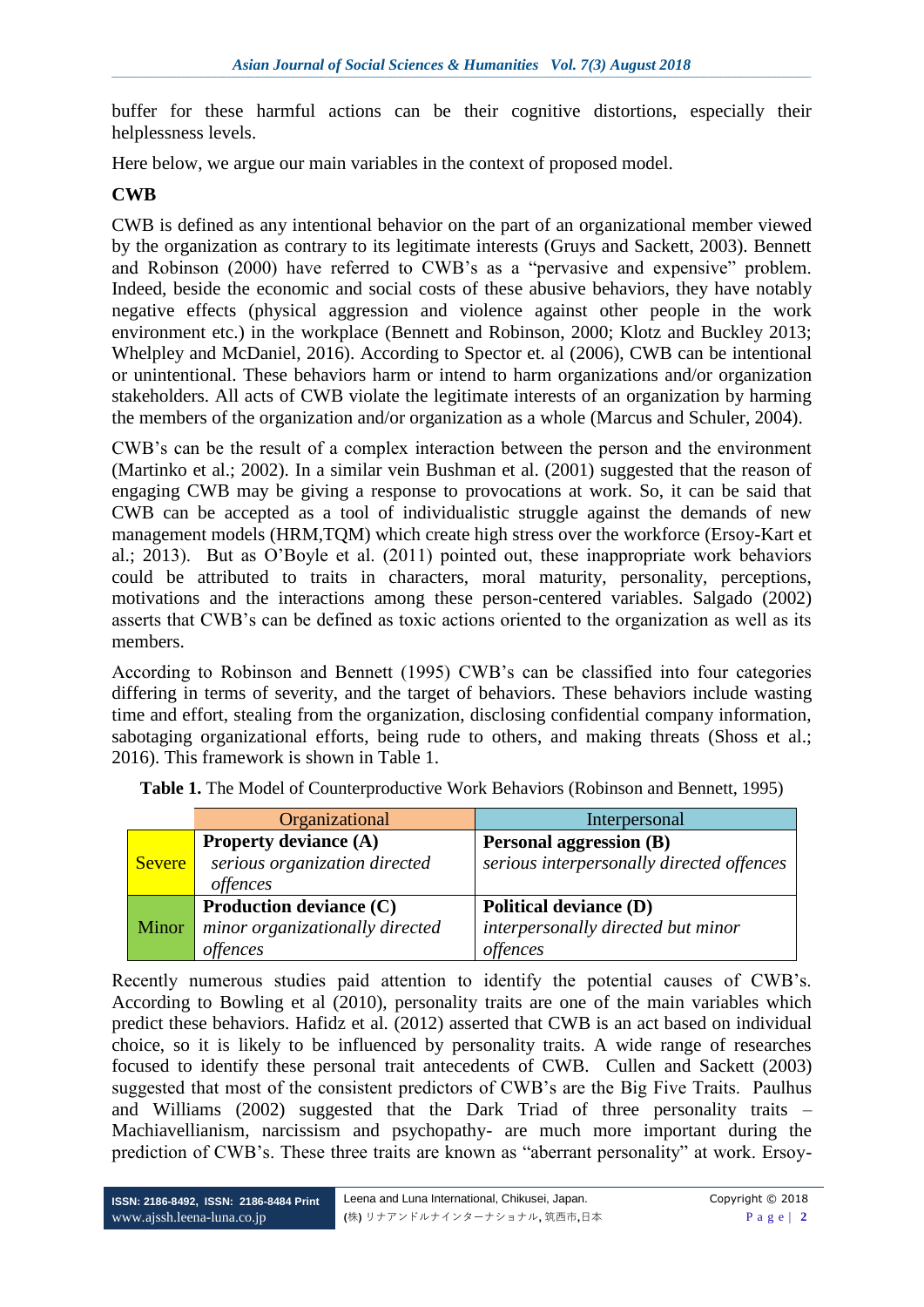Kart et al. (2013) found that the levels of primary and secondary psychopathy were correlated with all types of CWB's. These results indicated that all CWB's would become prevalent, when both primary and secondary psychopathies increased. But there were no significant or weak correlations between CWB Types with Mhachiavellianism and narcisiszm. Therefore in the present study, it was predicted that psychopathy is related to total CWB scores.

## **Psychopathy and Linkages with CWB**

Psychopathy is a personality construct characterized by impulsivity, arrogance manipulativeness, serial lying and low levels of anxiety, empathy, guilt, and a lack of empathy, callousness, or remorse (Ersoy-Kart et al., 2013; Skeem et al., 2011; Hare, 2003). Psychopathy involves two distinct dimensions termed as primary and secondary psychopathy (Benning et al.; 2003). Both psychopathy types engage in antisocial behavior (Johnson et al.; 2016). According to Skeem et al (2011), primary psychopathy (PP) has a moderate genetic component, is associated with callous and manipulative behavior, superficial relationships, and a lack of negative affect. Secondary psychopathy (SP) is associated with antisocial lifestyles and behaviors (Hare et al., 1991) and is associated with neuroticism, impulsivity, emotional reactivity, risky decision-making, and aggression (Lynam et al., 1999; Dean et al., 2013; Lyons, 2015). Considering Spencer and Byrne's (2016) emphasis that to some extent primary psychopathy and secondary psychopathy are in conflict, it is thought that primary psychopathy yields different behavioral consequences in work settings. Accordingly in the present study it is supposed that only primary psychopathy is related with CWB. As Johnson et al (2016) asserted, research on the effects of employees' psychopathic traits at work is very limited and speculations are still growing. Therefore, it is hoped that this present study contributes to the existing literature.

### **Cognitive Distortion (Helplessness) as a Contributor of CWB**

Cognitive distortions (CD's) are systematic logic errors in the individual's mind (Pişkin et al., 2014). Researchers suggest that CD's can be observed in normal individuals, but depressive individuals perceive stressful situations more negatively and exaggeratedly than healthy ones (Fair, 1986). As known, according to social–cognitive theories, the interpretation of social events is related to behavioral outcomes (Bacchini et al., 2016). Strohmeier et al (2016) argued that behaving in accordance with a cognitive distortion may lead to a narrowed behavioral repertoire and increased emotional distress. The activation of cognitive distortions, or thinking errors are seen as a maladaptive response brought about by a discrepancy between an individual's expectation of events and reality (Pretzer and Beck, 2007). According to Murad (2002), CD's are strongly related to aggressive behavior. It is observed that individuals who take refuge behind CD's have a more external locus of control and lower self-respect, internalize loneliness, are weaker at coping with stress, and are more prone to depression and anxiety. They can be described as possessing a tendency to blame themselves for negative unwanted events that have occurred in their lives, (self-blame), feeling unable to control important aspects of their lives (helplessness), lacking perseverance in tasks requiring an expectation of a positive future outcome (hopelessness), and expressing a tendency to view the world as a dangerous place (preoccupation with danger) (Brown, et al; 2009).

### **THE PRESENT RESEARCH**

In the present study we expect that the cognitive distortions-helplessness may moderate the relationship between counter productive work behavior and primary psychopathy personality trait. Based on the past research findings, theoretical explanation reported in the literature review, and our expectations, we hypothesized the following: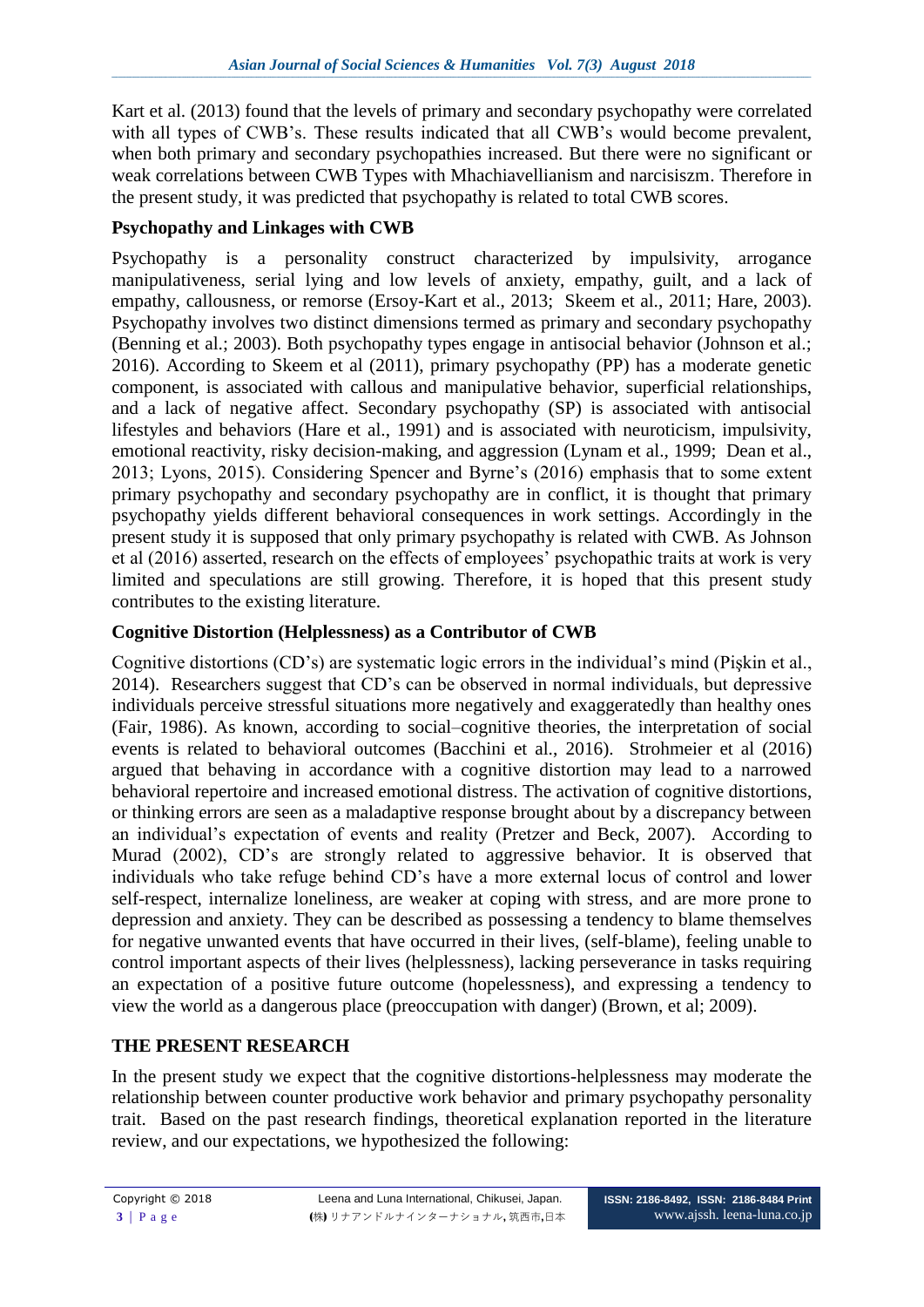H1. There is a relationship between Primary Psychopathy (PP) and Counter Productive Work Behaviors (CWB).

H2: There is a relationship between PP and Helplessness (H).

H3. There is a relationship between CWB and H.

H4. The relationship between CWB and PP is moderated by H.

H5. The relationship between PP and CWB differs according to the amount of Helplessness Level.



Figure 1. Depicts the research model

Figure 1. Research model of primary psychopathy, counterproductive work behavior and Helplessness / *Dashed lines indicate moderation hypotheses.*

To test the hypotheses stated above, a study was conducted with university staff in Ankara, Turkey. Participants completed a survey that contains the measure of CWB, psychopathy and cognitive distortion scales. Also demographic variables were included in the survey battery.

### **METHOD**

Data were collected from 150 administrative and academic staff working at Turkish universities. There were 70 females (46.7%) and 80 males (53.3%) with mean ages 32.62 and 36.86, respectively. Amongst them, 64% were under 35, whilst 36% were above 35. As can be seen in Table 1, slightly more than half of the participants were administrative staff (52.7%) and slightly less than half of them were working as academics (47.3%). 90 % of the respondents had a university degree or master degree.

**Table 1. Descriptive statistics for the respondents (n=150)**

|               | n  | $\%$ |                        | n  | $\%$ |
|---------------|----|------|------------------------|----|------|
| <b>Gender</b> |    |      | <b>Education Level</b> |    |      |
| Male          | 80 | 53,3 | <b>High School</b>     | 15 | 10   |
| Female        | 70 | 46,7 | ndergraduate           | 61 | 40,7 |
| Age           |    |      | Graduate               | 74 | 49,3 |
| Under 35      | 96 | -64  | <b>Profession</b>      |    |      |
| Above 35 54   |    | -36  | administrative staff   | 79 | 52,7 |
|               |    |      | academic staff         | 71 | 47,3 |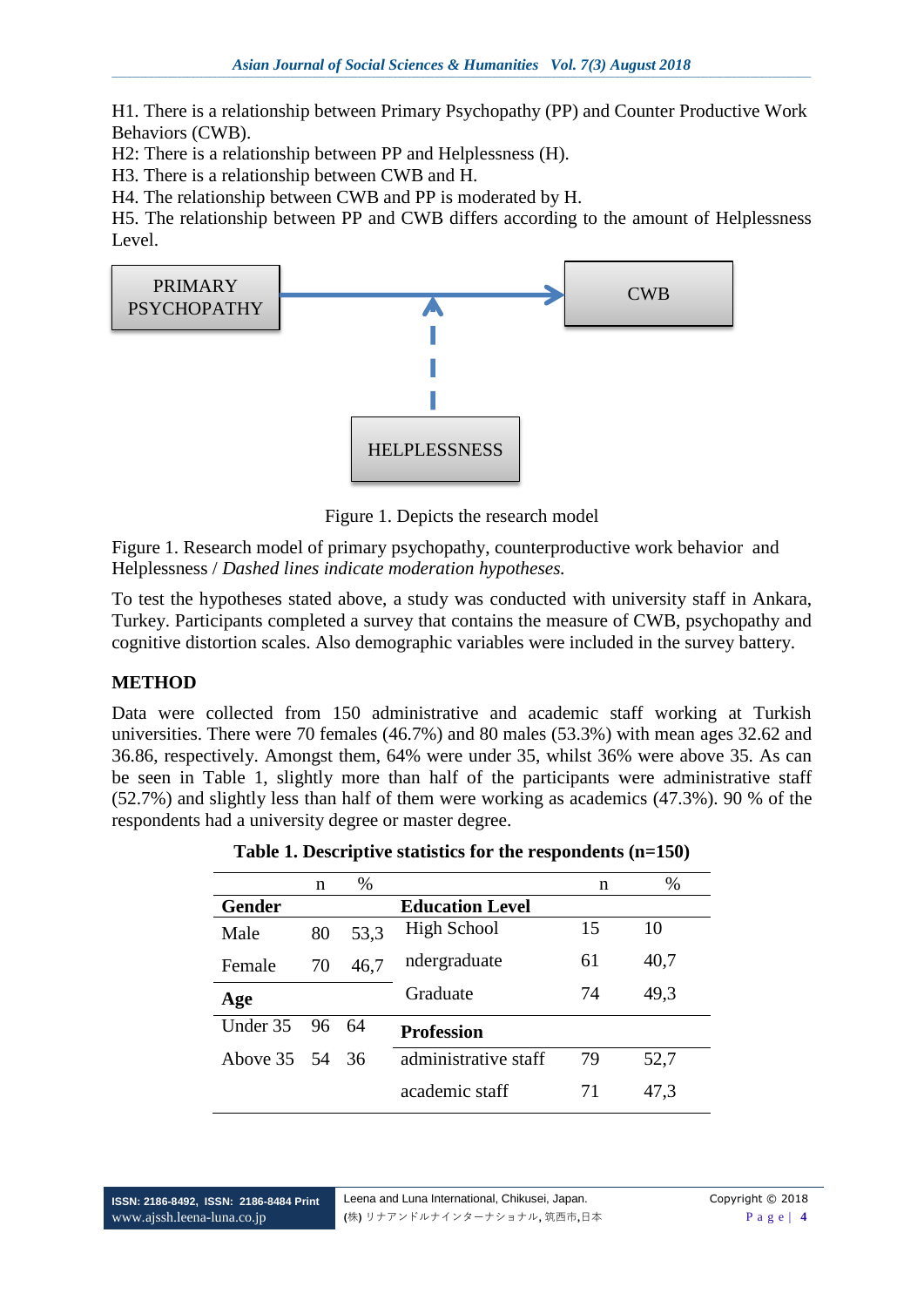## **MEASURES**

In order to collect the data, the Counterproductive Work Behavior Checklist (Spector,et al.;, 2006), Levenson Self-Report Psychopathy Scale – LSRP (Levenson et al.; 1995), and Cognitive Distortion Scale (Yurica and DiTomasso, 2002) were used. Additionally, a demographic information form was completed by the respondents. The instruments and demographic information forms were distributed to the participants by the researchers. More detailed information about the measuring instruments used in the study is presented below.

*The Counterproductive Work Behavior Checklist – CWB:* The CWB Checklist was developed by Spector et al. (2006) to measure negative worker behaviors intended to give harm to others. Scale items are gathered under 5 dimensions as abuse, production deviance, sabotage, theft, and withdrawal. The scale consisted of 33 items and each item has statements ranging from "1=never" to "5= every day" in Likert type where high points mean that CWB's are seen very often. The scale was adapted into Turkish culture by Öcel (2010). The results of factor analysis revealed four dimensional construct for Turkish population, explaining 65.15% of total variance. These dimensions are as followed: Abuse (17 items), Theft (6 items), Withdrawal (6 items) and Sabotage (3 items). Öcel (2010) also reported that Cronbach's alpha coefficient of the scale was .97, test-retest reliability coefficient was .92 and split-half reliability coefficient was .95.

*Levenson Self-Report Psychopathy Scale - LSRP:* LSRP developed by Levenson, et al. (1995) consists of 26 items and measures primary and secondary psychopathy. Each item consists of a statement which the participant reads and then endorses on a four point scale ("disagree strongly", "disagree somewhat", "agree somewhat" and "agree strongly"). Validity and reliability of the Turkish version of the scale were examined by Engeler and Yargıç (2007). They found that the internal consistency of the scale for primary psychopathy as .82, whilst alpha coefficient for secondary psychopathy as .63.

*Cognitive Distortion Scale:* The 40-item CD Scale developed by Yurica and DiTomasso, 2002 assesses five factors: self-criticism, self-blame, helplessness, hopelessness, and preoccupation with danger. The higher total scores reflect a higher endorsement of cognitive distortions. Ağır (2007) reported a high internal consistency of the scale for a Turkish sample (Cronbach's alpha ranging from 0.88 to 0.91).

# **RESULTS**

The main aim of the present study was to explore whether helplessness moderates the relationship between CWB and primary psychopathy. But at the beginning of the analysis, we computed all the correlations among dependent variable (CWB) and independent variables (Psychopathy and Cognitive Distortions). For all analysis an alpha value of .05 was chosen to indicate the significance. The analyses were conducted with SPSS 18.0.

### **Descriptive statistics and correlation matrix**

The means, standard deviations, and correlations among the research variables are presented in Table 2.

As can be seen in the Table 1, counter productive work behaviors' total score was positively correlated with all of the five cognitive distortion sub scales and also with primary and secondary psychopathy scores. Thus Hypothesis 1, Hypothesis 2, and Hypothesis 3 are supported.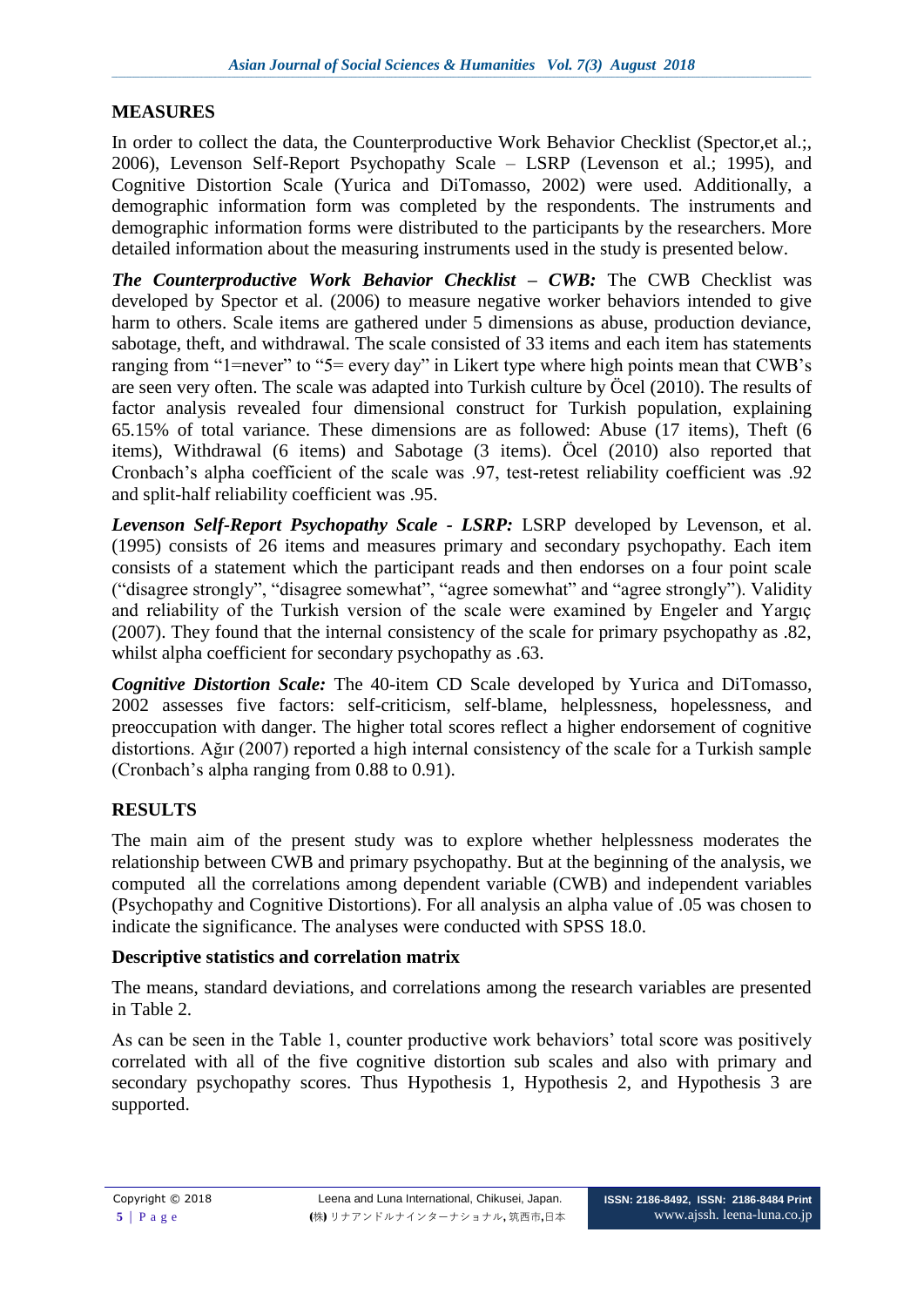|    |                                        | <b>Mean</b> | <b>SD</b> |                     | $\mathbf{2}$        | 3                   | $\overline{\mathbf{4}}$ | 5                   | 6        | 7        | 8 |
|----|----------------------------------------|-------------|-----------|---------------------|---------------------|---------------------|-------------------------|---------------------|----------|----------|---|
|    | 1. CWB (total)                         | 36,56       | 10,9      |                     |                     |                     |                         |                     |          |          |   |
| 2. | <b>Primary</b><br><b>Psychopathy</b>   | 37,27       | 4,64      | ,642                |                     |                     |                         |                     |          |          |   |
| 3. | <b>Secondary</b><br><b>Psychopathy</b> | 24,31       | 3,40      | ,543                | $,536*$             |                     |                         |                     |          |          |   |
| 4. | Self-criticism                         | 15,29       | 4,73      | $,588$ <sup>*</sup> | $,511$ <sup>*</sup> | $,556^*$            |                         |                     |          |          |   |
| 5. | Self-blame                             | 18,08       | 5,50      | $,452*$             | $,540^*$            | ,523                | ,796                    |                     |          |          |   |
| 6. | <b>Helplessness</b>                    | 18,08       | 5,75      | $,453*$             | $,450^*$            | $,531$ <sup>*</sup> | $,762$ <sup>*</sup>     | $,820$ <sup>*</sup> |          |          |   |
| 7. | <b>Hopelessness</b>                    | 15,87       | 6,15      | ,458                | $,439$ <sup>*</sup> | $,451$ *            | ,888*                   | ,807                | $,888^*$ |          |   |
| 8. | Preoccupation<br>with danger           | 17,28       | 5,57      | $,455$ <sup>*</sup> | $,519$ <sup>*</sup> | ,586                | $,777$ <sup>*</sup>     | ,801                | $,777*$  | $,780^*$ |   |

| Table 2 |                                                                   |  |  |
|---------|-------------------------------------------------------------------|--|--|
|         | All variables' means, standard deviations, and correlation matrix |  |  |

 $*_{p < .05}$ 

The influences of psychopathy and cognitive distortion level on CWB were used to analyze the effects of independent variables, especially the moderating role of helplessness between primary psychopathy and total CWB. With other words, to test the hypothesis that counters productive work behaviors which are the function of psychopathic personality trait and cognitive distortions levels, and more specifically whether cognitive distortion (helplessness) moderates the relationship between psychopathic personality (primary psychopathy) and CWB, a hierarchical multiple regression analysis was conducted.

### **Moderator Regression Analysis**

Before the regression analysis, to avoid potentially problematic high multicollinearity with interaction term, the independent variables (primary psychopathy and helplessness) were centered, and the interactions between them were then calculated (Aiken and West, 1991). The regression involved two steps: All of the independent variables were introduced into the regression equation to test the main effects (step 1), and the interaction terms were introduced into the regression equation to test the moderating effects (step 2). In the first step, two variables were included: Primary psychopathy and helplessness. These variables accounted for a significant amount of variance in counter productive work behaviors,  $R^2 = .44$ ,  $F(2-147) =$ 59,04, p<.05. Next, the interaction term between primary psychopathy and helplessness was added to the regression model, which accounted for a significant proportion of the variance in CWB,  $\Delta R^2 = 0.38$ , p<.05. These results supported the hypothesis and indicated that the interaction between primary psychopathy and helplessness was significantly associated with counter productive work behaviors. Afterwards, we used the process macro option of SPSS and found that overall model was significant,  $F(3-146)= 8.48$ ,  $p<.05$ ,  $R^2=.82$ .; Helplessness *b*=0.19, t(146)=2.08, p<.05 ; primary psychopathy *b*=0.33, t(146)=2.54, p<.05 and Interaction  $b=0.12$ , t(146)=4.62, p<.05). The regression equation for CWB is displayed as follows: *CWB=constant + 0.19 (helplessness) + 0.33 (primary psychopathy) + 0.12 (Helplessness\*Primary Psychopathy).*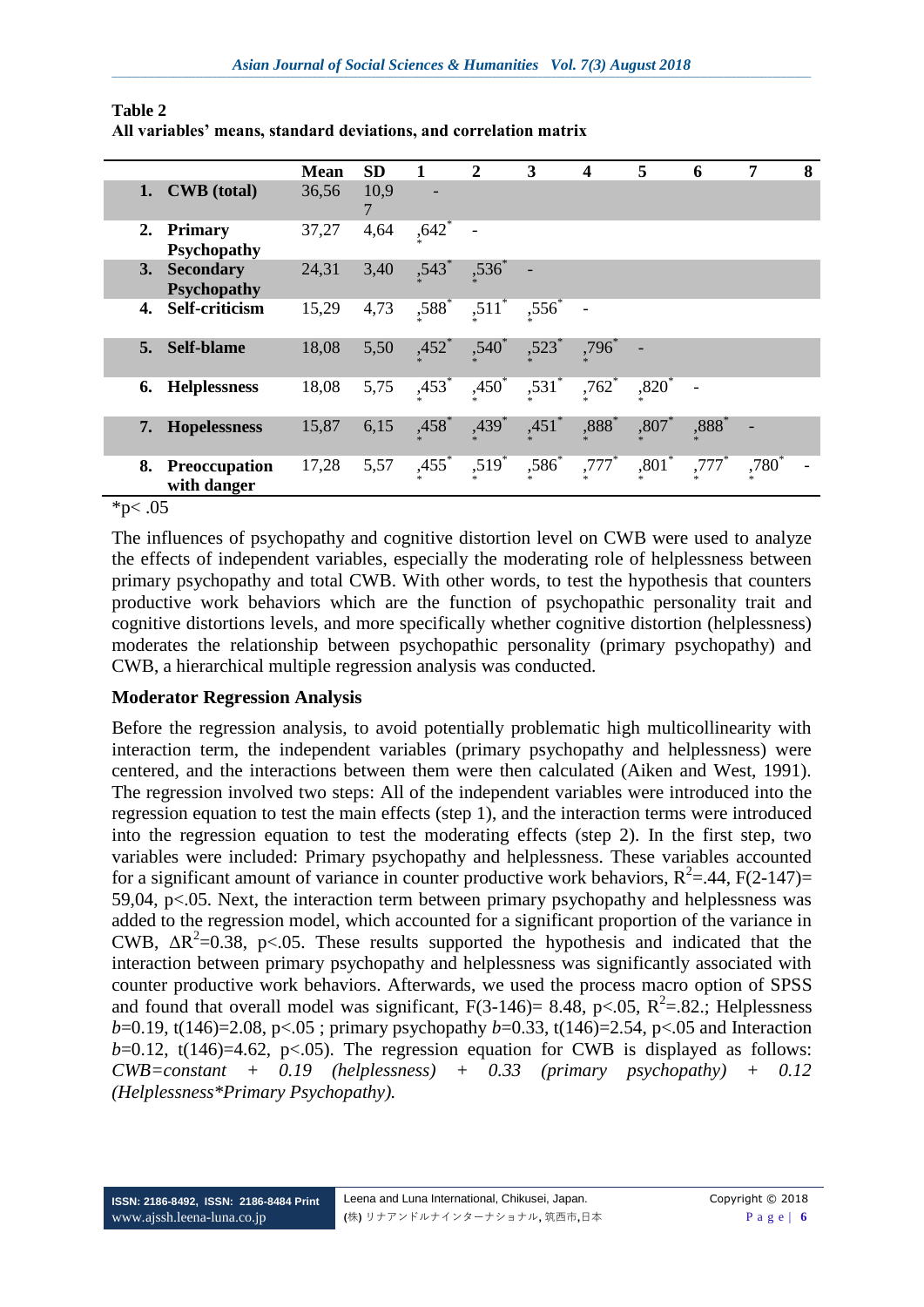We first aimed to test whether Helplessness level of respondents moderates the relationship of primary psychopathy with CWB (Hypotheses 4). Because the interaction term was statistically significant, we computed simple slopes test for a more thorough examination of the moderation phenomenon (Cohen et al., 2003). Interactions were plotted using the method recommended by Aiken and West (1991).

We estimated the simple slopes of the relation between CWB and primary psychopathy, for low Helplessness (lower than −1 SD) and for high Helplessness (higher than +1 SD). For low Helplessness, the simple slope between CWB and primary psychopathy had negative value (b  $= -0.37$ , t(146) = 2.27, p <.05) which means that the negative relationship between PP and CWB becomes stronger, by  $\Box \Upsilon_{11} = .37$  units as staff's helplessness decreases by one unit. For high Helplessness the same relation was positive ( $b = 1.03$ ,  $t(146)=4.50$ ,  $p < 0.05$ ). So, the positive relationship between PP and CWB becomes stronger, by  $\Upsilon_{11}=1.03$  units as staff's helplessness increases by one unit. To sum up, the results revealed significant cross-level interaction effects of PP and helplessness level on CWB in university staff. Thus, Hypotheses 4 and 5 are supported. The resulting simple slope plot is depicted in Figure 2. Examination of the interaction plot showed an enhancing effect that as primary psychopathy and helplessness increased, counterproductive work behaviors increased. But when primary psychopathy increased, but helplessness decreased, counterproductive work behaviors decreased also. At low primary psychopathy, CWB's were at minimum level when helplessness increased. As helplessness decreased, CWB's were at an average level. In brief, the results of the hierarchical regressions showed that helplessness played a moderating role between PP and CWB.





### **DISCUSSION**

Our research model shows the effect of cognitive distortion type "helplessness" as a moderator on the relationship between primary psychopathy and counterproductive work behaviors.

Due to the increasing level of counterproductive work behavior (CWB) at organizations, it has become an important topic in organizational research in recent years. According to Fox, Spector and Miles (2001), these behaviors may harm the organization by directly affecting its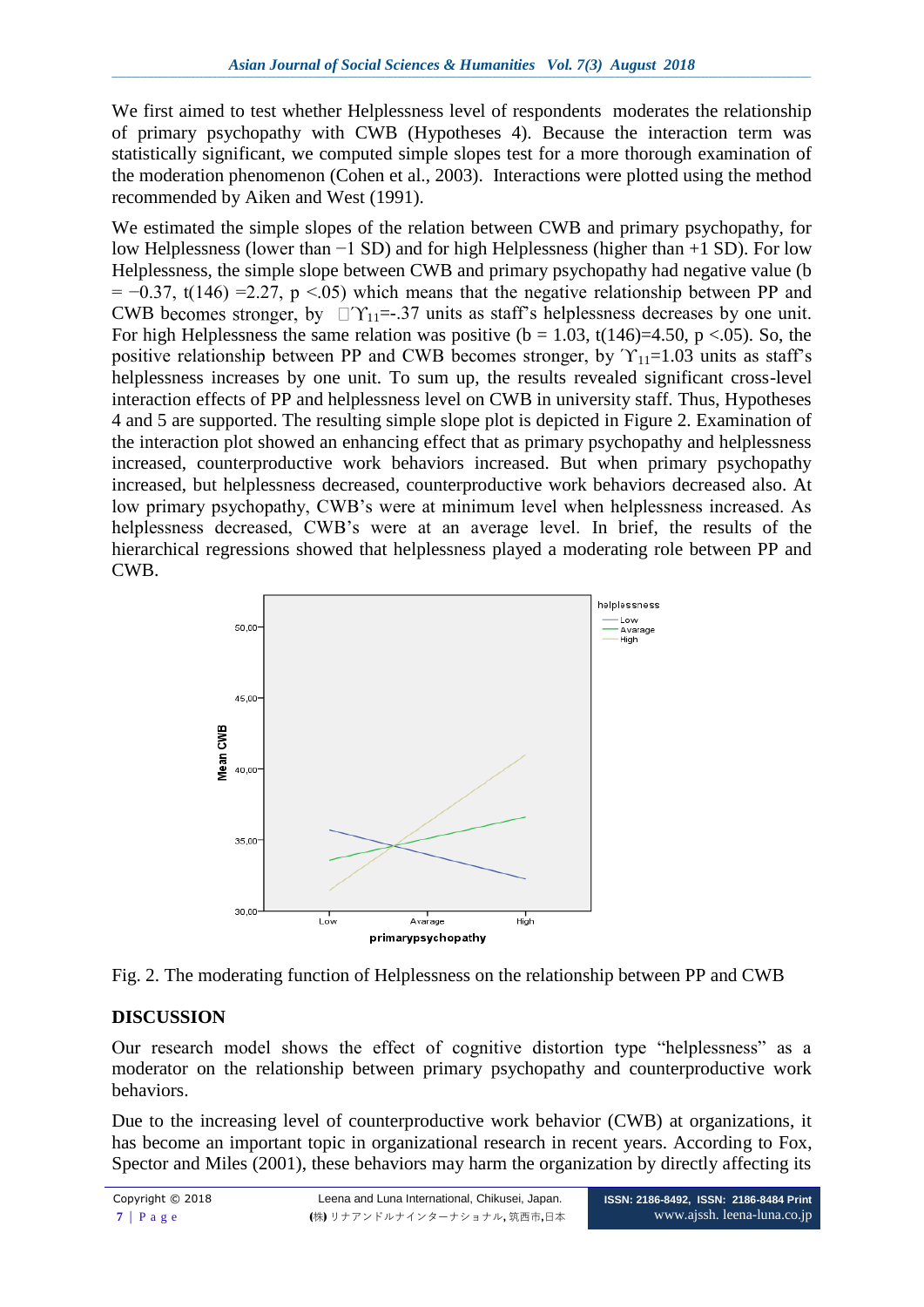functioning or property, or hurt employees by reducing their effectiveness. Recently, a lot of scientific researches were made to identify the potential causes of CWB's. For instance, Bowling et al (2010) found out that personality traits are one of the main variables that predict these behaviors. Hafidz et al. (2012) also suggested that CWB is likely to be influenced by personality traits. In addition to these studies, according to Paulhus and Williams (2002), three personality traits which are Machiavellianism, narcissism and psychopathy have an enormous effect on CWB's. It is important to indicate that Ersoy-Kart et al. (2013) found that the levels of primary and secondary psychopathy are all correlated with all types of CWB's. Also, according to Ersoy-Kart et al. (2013); Skeem et al. (2011) and Hare (2003), psychopathy is characterized by impulsivity, arrogance manipulativeness, serial lying and low levels of anxiety, empathy, guilt, and a lack of empathy, callousness, or remorse. Also, studies were made to indicate that cognitive distortion (helplessness) also contributes to CWB. While the study of Pişkin et al. (2014) suggests that cognitive distortions (CD's) are systematic logic errors in the individual's mind, other researchers imply that CD's can be observed in normal individuals, but depressive individuals perceive stressful situations more negatively and exaggeratedly than healthy ones (Fair, 1986).

According to Johnson et al (2016), research on the effects of employees' psychopathic traits at work is very limited and speculations are still growing. Thus, as indicated before, this study was made to contribute to the existing literature expecting that helplessness moderates the relationship between counter productive work behavior and primary psychopathy (PP) personality trait. Within the scope of this study, it is also supposed that only primary psychopathy is related with CWB. Based on the past research findings, theoretical explanation reported in the literature review, and our expectations, we hypothesized 5 hypotheses and to test these, a study was conducted and data were collected from 150 administrative and academic staff working at universities in Ankara, Turkey. After the correlation analysis, it was found that counter productive work behaviors' total score was positively correlated with all of the five cognitive distortion sub scales which are selfcriticism, self-blame, helplessness, hopelessness, preoccupation with danger and also with primary and secondary psychopathy scores. This finding is also consistent with Murad's (2002) study which suggested that CD's are strongly related to aggressive behaviour.

In addition to this, we aimed to test whether Helplessness level of respondents moderates the relationship of primary psychopathy with CWB or not and in order to do this, a hierarchical multiple regression analysis was conducted. After the analysis, it was found that when helplessness is at its highest level, even if psychopathy is at a high level, CWB seems to be at a high level. Therefore, the cognitive distortion level of helplessness makes the relationship between psychopathy and CWB positive and weak. Within this framework, in the case that helplessness is at its highest level, when psychopathy increases, CWB increases. However, when a person does not show any distortion level of helplessness but show primary psychopathy behaviors, the related person may show CWB more easily. It means that the cognitive distortion (helplessness) represses the tendency of CWB for people who depict the level of primary psychopathy.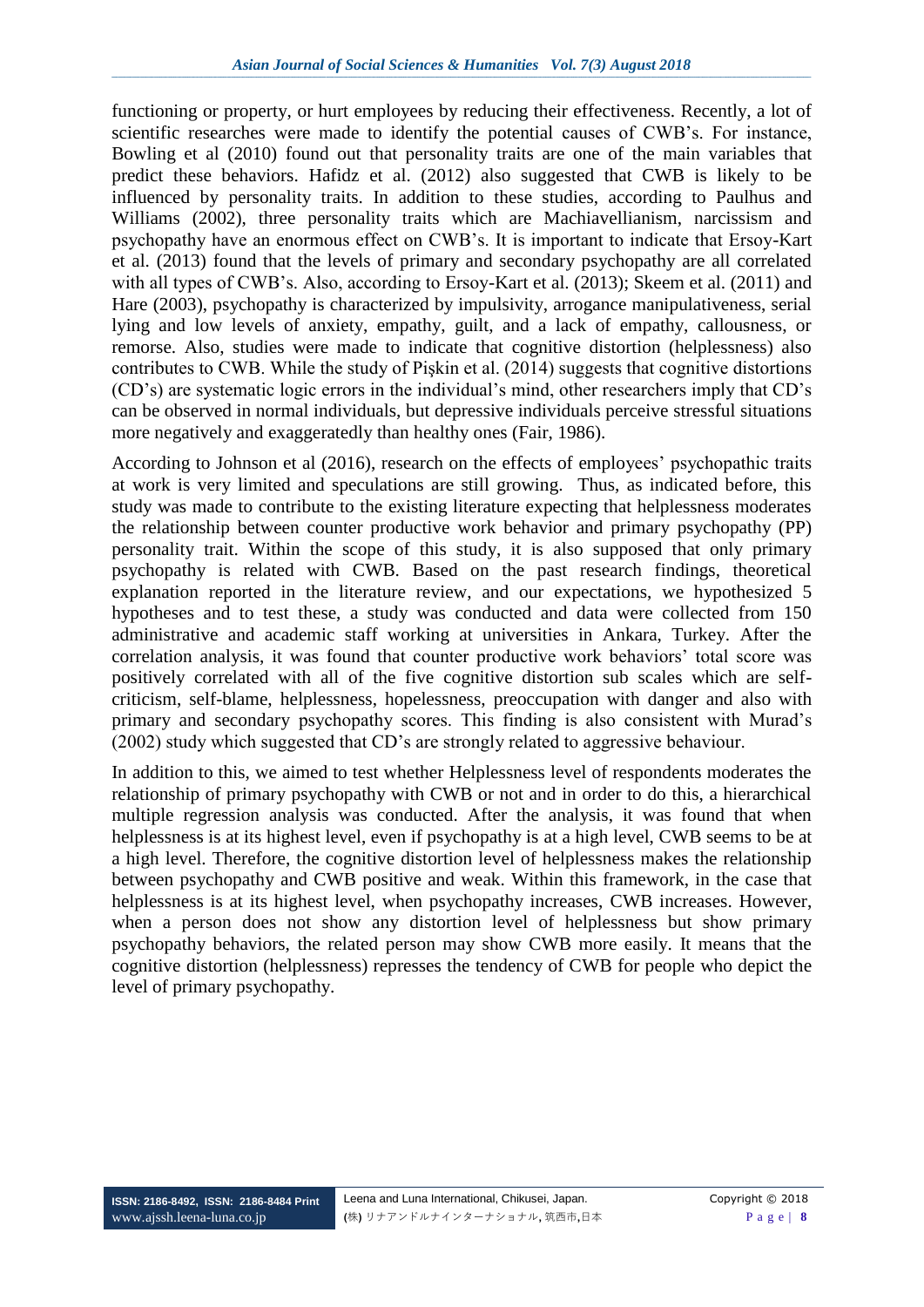#### **REFERENCES**

- [1] Ağır, M. (2007). *The relationship between cognitive distortion levels of university students, problem solving skills and hopelessness levels (In Turkish.)* İstanbul: İstanbul Üniversitesi Sosyal Bilimler Enstitüsü.
- [2] Aiken, L. S., West, S. G., & Reno, R. R. (1991). *Multiple regression: Testing and interpreting interactions*. London: Sage.
- [3] Bacchini, D., De Angelis, G., Affuso, G., & Brugman, D. (2016). The structure of self-serving cognitive distortions: A validation of the "how i think" questionnaire in a sample of Italian adolescents. *Measurement and Evaluation in Counseling and Development, 49*(2), 163-180.
- [4] Bennett, R. J., & Robinson, S. L. (2000). Development of a measure of workplace deviance. *Journal of applied psychology, 85*(3), 349.
- [5] Benning, S. D., Patrick, C. J., Hicks, B. M., Blonigen, D. M., & Krueger, R. F. (2003). Factor structure of the psychopathic personality inventory: Validity and implications for clinical assessment. *Psychological assessment, 15*(3), 340.
- [6] Bowling, N. A., & Eschleman, K. J. (2010). Employee personality as a moderator of the relationships between work stressors and counterproductive work behavior. *Journal of occupational health psychology, 15*(1), 91.
- [7] Brown, A. S., Gray, N. S., & Snowden, R. J. (2009). Implicit measurement of sexual associations in child sex abusers: Role of victim type and denial. *Sexual Abuse, 21*(2), 166-180.
- [8] Bushman, B. J., & Anderson, C. A. (2001). Is it time to pull the plug on hostile versus instrumental aggression dichotomy? *Psychological review, 108*(1), 273-279.
- [9] Cullen, M. J., & Sackett, P. R. (2003). Personality and counterproductive workplace behavior. *Personality and work: Reconsidering the role of personality in organizations, 14*(2), 150-182.
- [10] Dean, A. C., Altstein, L. L., Berman, M. E., Constans, J. I., Sugar, C. A., & McCloskey, M. S. (2013). Secondary psychopathy, but not primary psychopathy, is associated with risky decision-making in noninstitutionalized young adults. *Personality and individual differences, 54*(2), 272-277.
- [11] Engeler, A., & Yargıç, L. İ. (2007). Interpersonal reactivity index: Measurement of empathy multi-dimensionaly. *Yeni Symposium, 45*, 119-127.
- [12] Ersoy-Kart, M., Pişkin, M., Güldü, Ö., & veSavcı, İ. (2013). *Counterproductive Work behaviors in relation to narcissism, Machiavellianism and psychopathy among university staff*. Athens, Greece: Annual International Conference on Psychology.
- [13] Fair, S. E. (1986). *Cognitive content and distortion associated with mood-induced depressive and anxious states*. USA: Arizona State University.
- [14] Fox, S., Spector, P. E., & Miles, D. (2001). Counterproductive work behavior (CWB) in response to job stressors and organizational justice: Some mediator and moderator tests for autonomy and emotions. *Journal of vocational behavior, 59*(3), 291-309.
- [15] Gruys, M. L., & Sackett, P. R. (2003). Investigating the dimensionality of counterproductive work behavior. *International journal of selection and assessment, 11*(1), 30-42.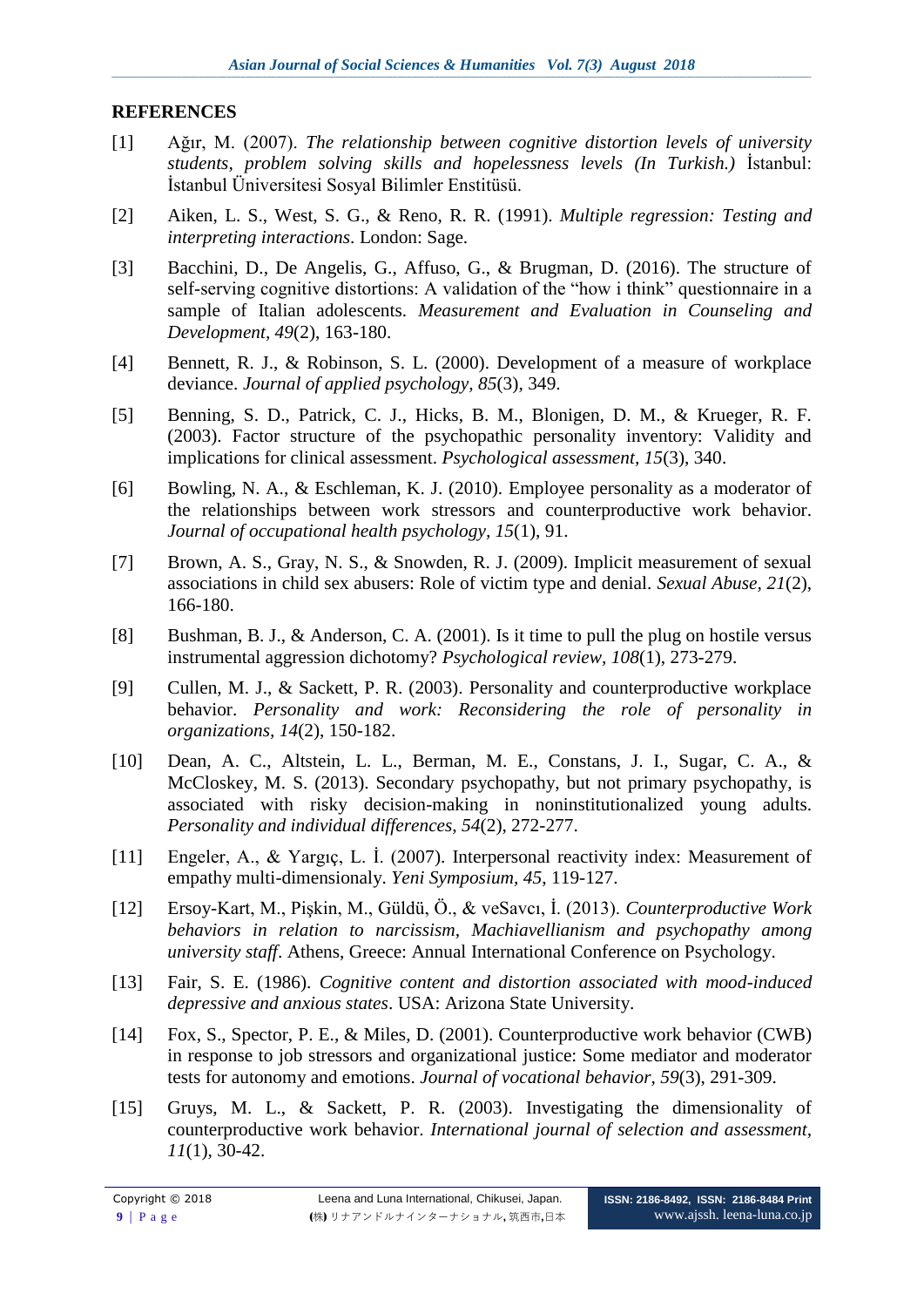- [16] Hafidz, S. W. M., Hoesni, S. M., & Fatimah, O. (2012). The relationship between organizational citizenship behavior and counterproductive work behavior. *Asian Social Science, 8*(9), 32.
- [17] Hare, R. D. (2003). *The psychopathy checklist–Revised*. Toronto: ON.
- [18] Hare, R. D., Hart, S. D., & Harpur, T. J. (1991). Psychopathy and the DSM-IV criteria for antisocial personality disorder. *Journal of abnormal psychology, 100*(3), 391.
- [19] Johnson, A. K., & Glenn, A. L. (2016). 11 violent offenders. *The Handbook of Forensic Psychopathology and Treatment, 227*.
- [20] Klotz, A. C., & Buckley, M. R. (2013). A historical perspective of counterproductive work behavior targeting the organization. *Journal of Management History, 19*(1), 114-132.
- [21] Levenson, M. R., Kiehl, K. A., & Fitzpatrick, C. M. (1995). Assessing psychopathic attributes in a noninstitutionalized population. *Journal of personality and social psychology, 68*(1), 151.
- [22] Lynam, D. R., Whiteside, S., & Jones, S. (1999). Self-reported psychopathy: A validation study. *Journal of personality assessment, 73*(1), 110-132.
- [23] Lyons, M. (2015). Risk anything! Secondary, rather than primary psychopathy, is associated with diverse risk-taking in evolutionarily relevant domains. *Evolutionary Behavioral Sciences, 9*(3), 197.
- [24] Marcus, B., & Schuler, H. (2004). Antecedents of counterproductive behavior at work: a general perspective. *Journal of Applied Psychology, 89*(4), 647.
- [25] Martinko, M. J., Gundlach, M. J., & Douglas, S. C. (2002). Toward an integrative theory of counterproductive workplace behavior: A causal reasoning perspective. *International Journal of Selection and Assessment, 10*(1‐2), 36-50.
- [26] Murad, H. A. I. (2002). *Cognitive processes and aggression in middle school children*. USA: Publishing House.
- [27] O'Boyle, E. H., Humphrey, R. H., Pollack, J. M., Hawver, T. H., & Story, P. A. (2011). The relation between emotional intelligence and job performance: A metaanalysis. *Journal of Organizational Behavior, 32*(5), 788-818.
- [28] Öcel, H. (2010). Üretimkarşıtıişdavranışlarıölçeği: Geçerlikvegüvenirlikçalışması. *Türk Psikoloji Yazıları, 13*(26), 18-26.
- [29] Paulhus, D. L., & Williams, K. M. (2002). The dark triad of personality: Narcissism, Machiavellianism, and psychopathy. *Journal of research in personality, 36*(6), 556- 563.
- [30] Pişkin, M., Ersoy-Kart, M., Savci, İ., & Güldü, Ö. (2014). Counterproductive work behavior in relation to personality type and cognitive distortion level of academics. In H.Arslan, G.Rata, E. Kocayörük, M.A. İçbay, (Ed.), *Multidisciplinary perspectives on education* (pp.357-366). UK: Cambridge Scholars Publishing.
- [31] Robinson, S. L., & Bennett, R. J. (1995). A typology of deviant workplace behaviors: A multidimensional scaling study. *Academy of management journal, 38*(2), 555-572.
- [32] Salgado, J. F. (2002). The Big Five personality dimensions and counterproductive behaviors. *International Journal of Selection and Assessment, 10*(1-2), 117-125.